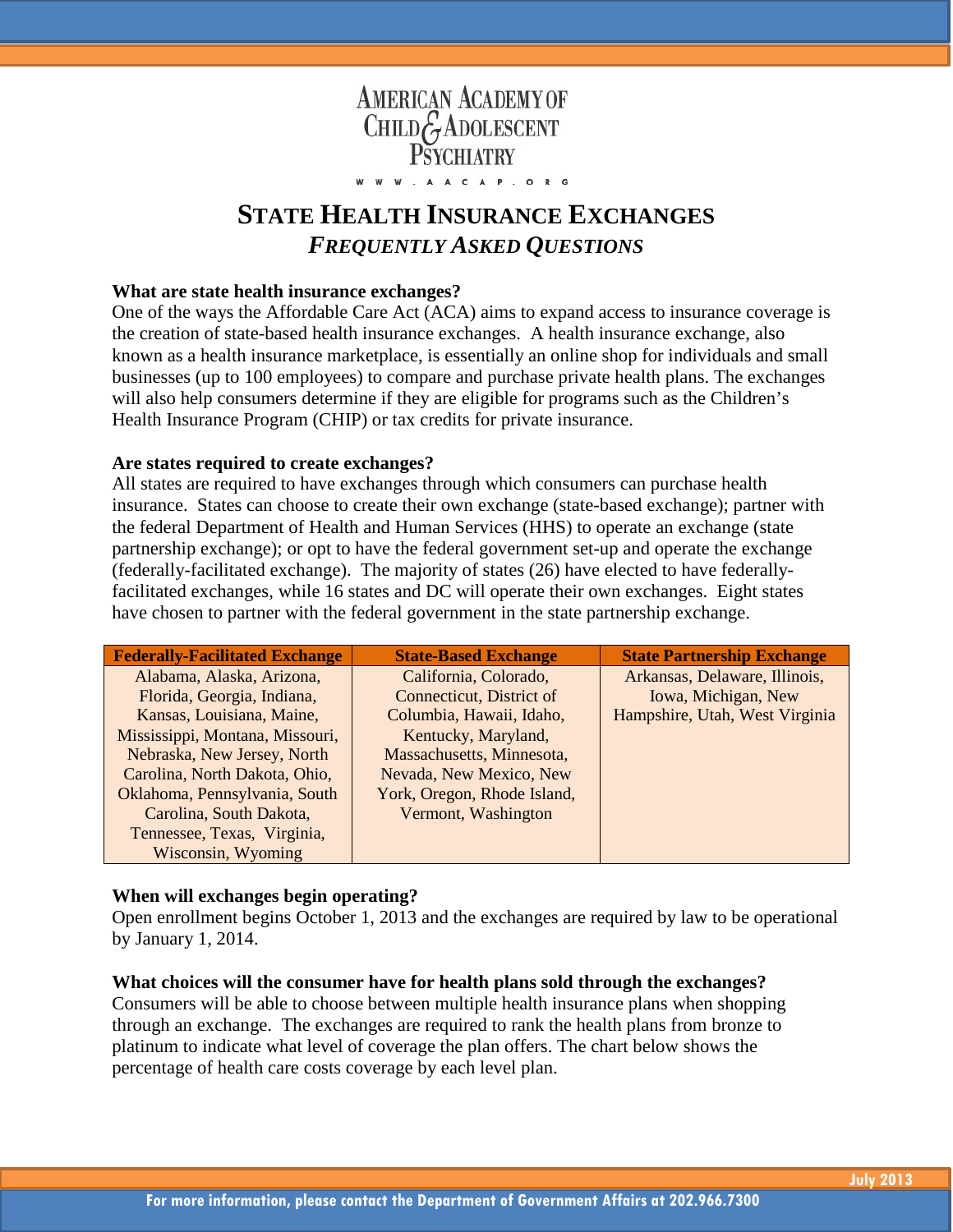

# **What benefits will the health plans purchased through the exchanges offer?**

All health plans offered through the exchanges (for both individual and small groups) will offer a comprehensive package of items and services called "essential health benefits". Essential health benefits must include items and services within at least the following 10 categories:

- ambulatory patient services
- emergency services
- hospitalization
- maternity and newborn care
- **mental health and substance use disorder services, including behavioral health treatment**
- prescription drugs
- rehabilitative and habilitative services and devices
- laboratory services
- preventive and wellness services and chronic disease management
- pediatric services, including oral and vision care

Insurance companies that wish to participate in an exchange must cover these benefits in order to be certified and participate in the exchanges, and all Medicaid state plans must cover these services by 2014. However, flexibility has been left to states in defining and implementing their essential health benefits package within the 10 required categories, including the choice of a "benchmark" health care plan from which to model their comprehensive package of benefits. The Department of Health and Human Services recommended that states choose to model their benefits package on one of four existing health plans:

- the Federal Employee Health Benefit Plan;
- the state employee health benefit plan;
- the health benefit plan of the three largest small businesses in the state; or
- the health benefit plan from the largest Health Maintenance Organization (HMO) in the state.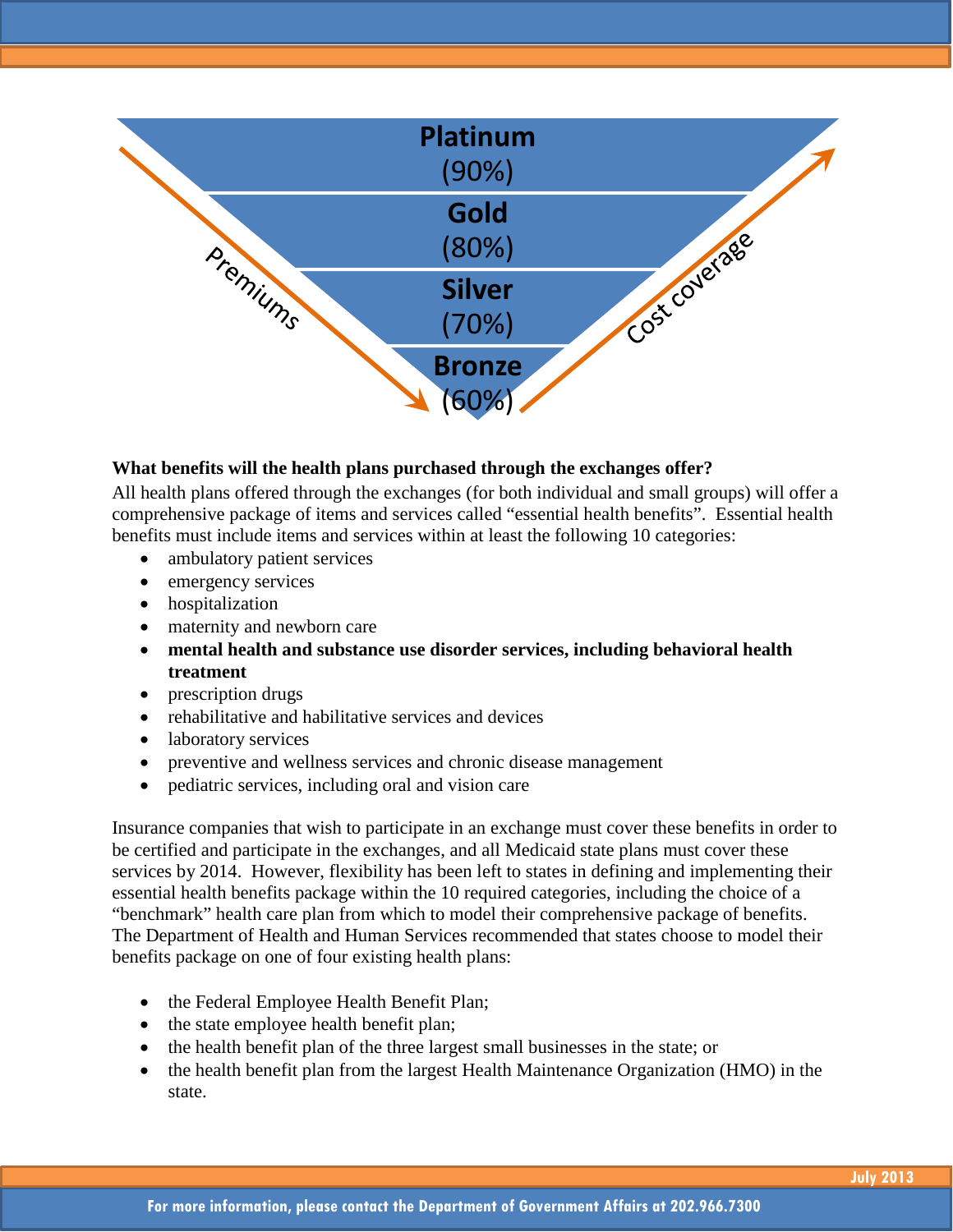All essential health benefits must also comply with the Mental Health Parity and Addiction Equity Act of 2008. For more information about essential health benefits, read [AACAP](http://www.aacap.org/galleries/govtaffairs/EHB_Bulletin_January_2012.pdf)  [Comments on Essential Health Benefits,](http://www.aacap.org/galleries/govtaffairs/EHB_Bulletin_January_2012.pdf) submitted to the Department of Health and Human Services.

# **How do I find out what's happening in my state?**

States have great latitude in designing and implementing their health insurance exchanges, allowing states to decide on structure (new or existing public agency, non-profit entity), governance (Exchange Board, advisory committee, existing health agency), inclusion of state mandated health benefits (such as treatment for autism spectrum disorder), and other key elements. Consequently, no two state exchanges will look the same or follow the same processes.

To help you identify what is happening in your state, including the current status of implementation and points of contact, see AACAP's *[Toolkit on State Health Insurance](http://www.aacap.org/AACAP/Advocacy/Federal_and_State_Initiatives/Health_Care_Reform.aspx)  [Exchanges.](http://www.aacap.org/AACAP/Advocacy/Federal_and_State_Initiatives/Health_Care_Reform.aspx)* 

The Kaiser Family Foundation is tracking the development of exchanges in each state. To view a profile of your state, [click here.](http://healthreform.kff.org/State-Exchange-Profiles-Page.aspx)

# **How can I get involved in the development of my state's exchange?**

Every state forming their own exchange is required to solicit input from stakeholders on the development and implementation of their exchange. However, *how* this feedback is solicited varies greatly from state to state, with some states forming governing boards and other having broader stakeholder groups. The degree of physician and provider involvement is also quite varied. Many states have strong conflict of interest requirements to serve on their governing boards, precluding practicing physicians from participating, while others require the board to have physician representation.

To learn more about how physicians are involved in your state, contact your state medical society and ask how they are participating in the stakeholder process. Offer to be a resource to them as they engage with policymakers about the exchange to ensure they consider the interests of children with mental illness and psychiatrists.

To solicit public feedback from consumers, providers, and businesses, many states continue to hold statewide forums to hear, form listservs, and release documents for public comment. To find out if your state is soliciting public feedback, check AACAP's chart of state insurance exchange information for your state's exchange website (if available).

# **How can I become a network provider in the health plans sold through the exchanges in my state?**

The process to participate in the health plans sold through the exchanges will not differ from the process you follow to participate in other health insurance plans. Go to your state's exchange website for more information on becoming a network provider.